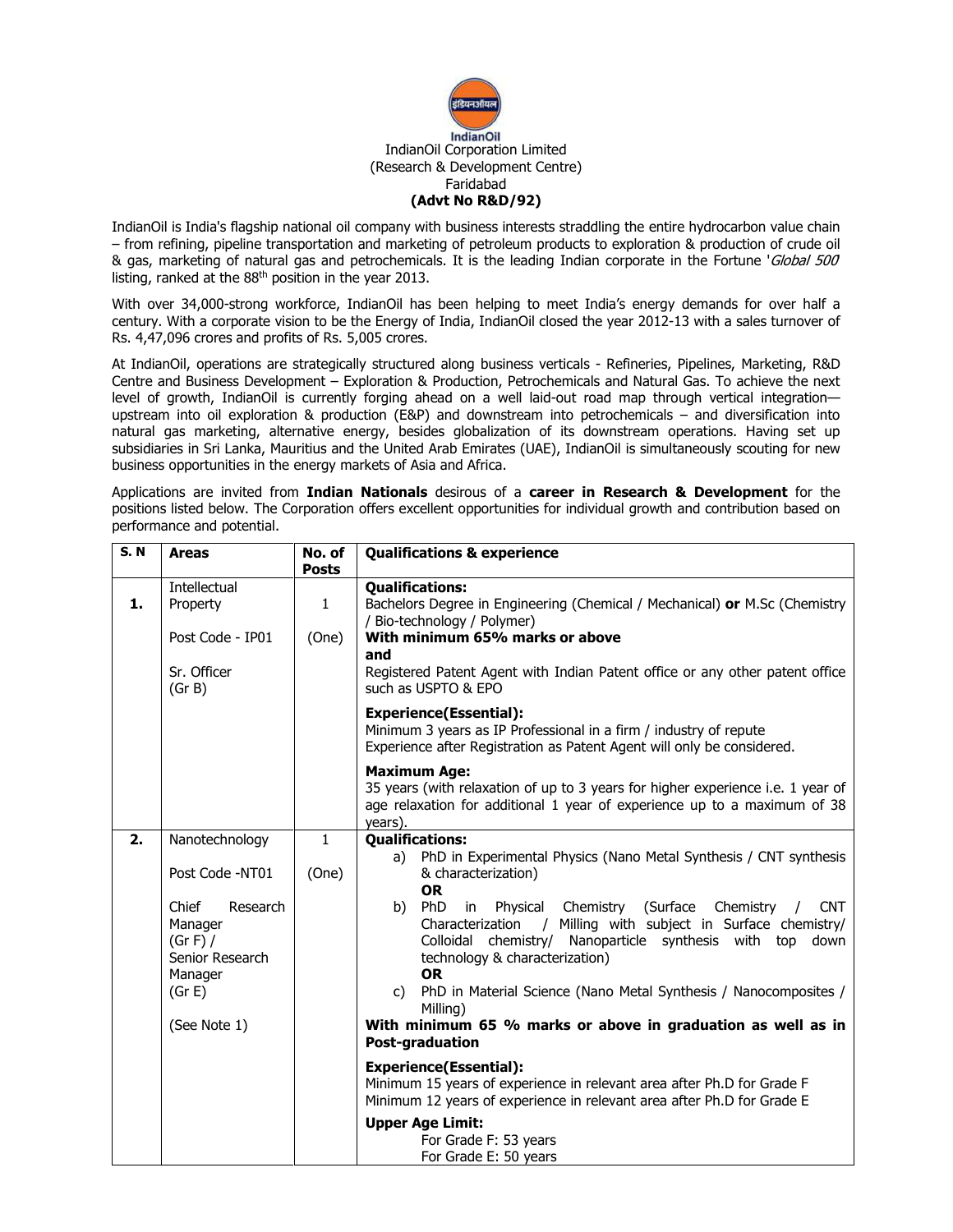|    |                                                                                |              | <b>Relevant Areas of Experience:</b>                                                                                                                                                                                                                                                                                                                                                                                                                                                                                                                                                                                                                                                                                 |  |  |  |  |  |
|----|--------------------------------------------------------------------------------|--------------|----------------------------------------------------------------------------------------------------------------------------------------------------------------------------------------------------------------------------------------------------------------------------------------------------------------------------------------------------------------------------------------------------------------------------------------------------------------------------------------------------------------------------------------------------------------------------------------------------------------------------------------------------------------------------------------------------------------------|--|--|--|--|--|
|    |                                                                                |              | Experience after Ph.D. should be in the capacity of a Senior Scientist in R&D/<br>academia/ industry necessarily in Application of nano-particles / dispersions<br>in liquid-liquid and liquid-solid inter-phases in any of the following areas:                                                                                                                                                                                                                                                                                                                                                                                                                                                                     |  |  |  |  |  |
|    |                                                                                |              | A. Petroleum chemistry<br>B. Nanofluid synthesis & characterization in hydrocarbon medium<br>C. Nanoparticle surface modification                                                                                                                                                                                                                                                                                                                                                                                                                                                                                                                                                                                    |  |  |  |  |  |
|    |                                                                                |              | Further experience in the following areas will be desirable:                                                                                                                                                                                                                                                                                                                                                                                                                                                                                                                                                                                                                                                         |  |  |  |  |  |
|    |                                                                                |              | characterization<br>(electron<br>A. Analytical<br>microscopy,<br>Raman<br>spectroscopy)<br>B. Molecular modeling of surfactants                                                                                                                                                                                                                                                                                                                                                                                                                                                                                                                                                                                      |  |  |  |  |  |
|    |                                                                                |              | <b>NOTE 1:</b>                                                                                                                                                                                                                                                                                                                                                                                                                                                                                                                                                                                                                                                                                                       |  |  |  |  |  |
|    |                                                                                |              | In case suitable candidates with desired experience & upper age<br>limit in relevant area as mentioned above for Grade F are not<br>available, candidates with experience and maximum age for Grade<br>E may be considered for selection as Sr. Research Manager. Hence<br>applications are also invited from candidates with qualification,<br>upper age limit and experience in the relevant area for Grade E as<br>mentioned above.<br>However they should clearly specify the grade for which they are<br>applying and they will strictly be shortlisted/ rejected for the grade<br>applied. Candidates are advised to apply only for the grade for<br>which they strictly meet the advertised criteria.         |  |  |  |  |  |
|    |                                                                                |              | In case of Ph.D, research work carried out during Ph.D will not be                                                                                                                                                                                                                                                                                                                                                                                                                                                                                                                                                                                                                                                   |  |  |  |  |  |
| З. | <b>Bitumen</b>                                                                 | $\mathbf{1}$ | considered as work experience.<br><b>Qualifications:</b>                                                                                                                                                                                                                                                                                                                                                                                                                                                                                                                                                                                                                                                             |  |  |  |  |  |
|    |                                                                                |              | PhD in Organic Chemistry                                                                                                                                                                                                                                                                                                                                                                                                                                                                                                                                                                                                                                                                                             |  |  |  |  |  |
|    | Post Code -BT01<br>Chief<br>Research                                           | (One)        | With minimum 65 % marks or above in graduation as well as in<br>Post-graduation                                                                                                                                                                                                                                                                                                                                                                                                                                                                                                                                                                                                                                      |  |  |  |  |  |
|    | Manager<br>(Gr F) /<br>Senior<br>Research<br>Manager<br>(Gr E)<br>(See Note 2) |              | <b>Experience(Essential):</b><br>Minimum 15 years of experience in relevant area after Ph.D for Grade F.<br>Minimum 12 years of experience in relevant area after Ph.D for Grade E.                                                                                                                                                                                                                                                                                                                                                                                                                                                                                                                                  |  |  |  |  |  |
|    |                                                                                |              | <b>Upper Age Limit:</b><br>For Grade F: 53 years<br>For Grade E: 50 years<br><b>Relevant Areas of Experience:</b><br>A. Bitumen modification                                                                                                                                                                                                                                                                                                                                                                                                                                                                                                                                                                         |  |  |  |  |  |
|    |                                                                                |              | B. Development of bituminous products<br><b>NOTE 2:</b><br>In case suitable candidates with desired experience and upper age<br>limit in relevant area as mentioned above for Grade F are not<br>available, candidates with experience and maximum age for Grade<br>E may be considered for selection as Sr. Research Manager. Hence<br>applications are also invited from candidates with qualification,<br>upper age limit and experience in the relevant area for Grade E as<br>mentioned above.<br>However they should clearly specify the grade for which they are<br>applying and they will strictly be shortlisted/ rejected for the grade<br>applied. Candidates are advised to apply only for the grade for |  |  |  |  |  |
|    |                                                                                |              | which they strictly meet the advertised criteria.<br>In case of Ph.D, research work carried out during Ph.D will not be<br>considered as work experience.                                                                                                                                                                                                                                                                                                                                                                                                                                                                                                                                                            |  |  |  |  |  |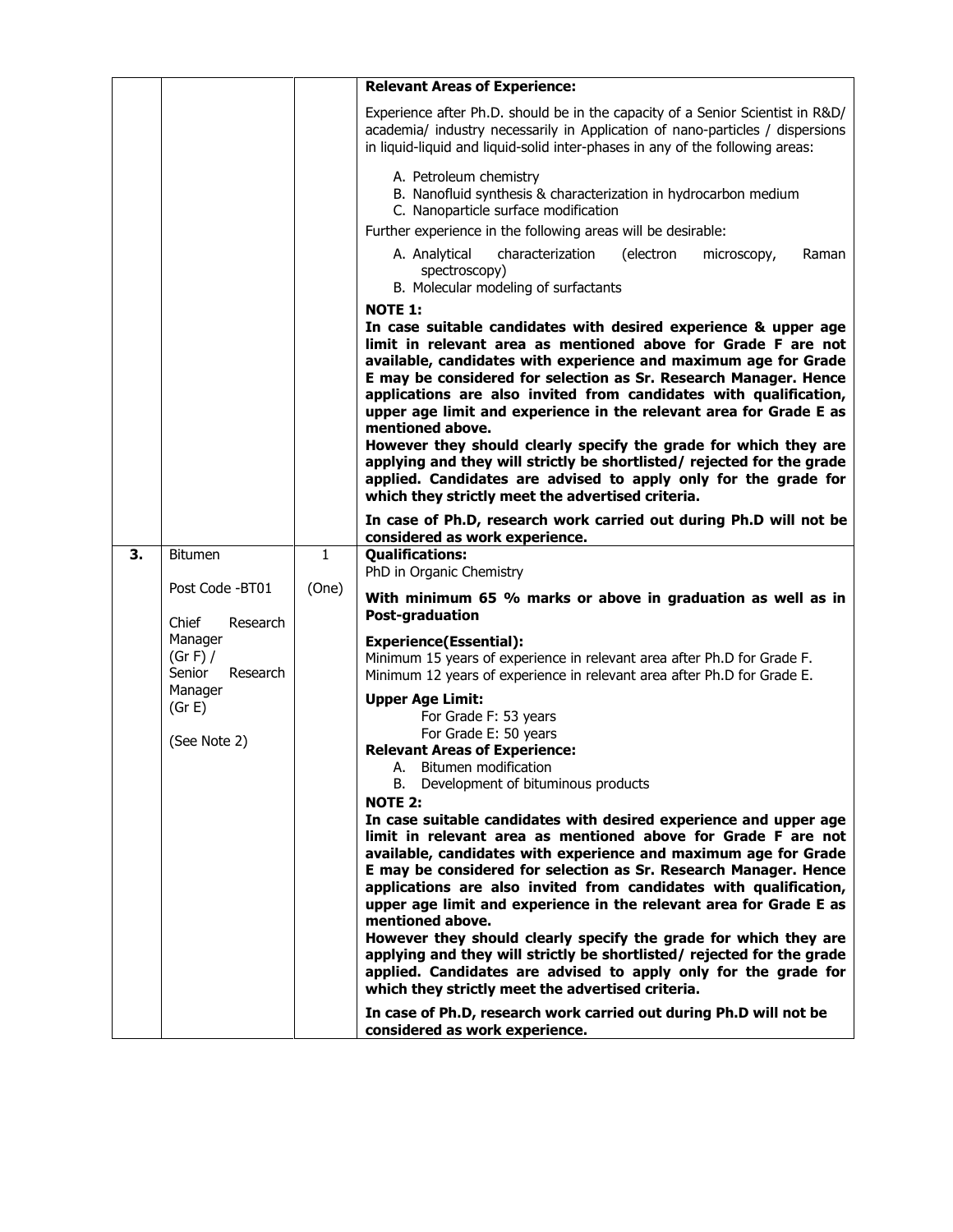| 4. | Fuel cell<br>Post Code - FC01                                    |              | <b>Qualifications:</b><br>M. Tech in Chemical Engineering<br>a.<br><b>OR</b>                                                                                                                                                                                                                                                                                                                                                                                                                                                                                                                                                                                                                                                     |
|----|------------------------------------------------------------------|--------------|----------------------------------------------------------------------------------------------------------------------------------------------------------------------------------------------------------------------------------------------------------------------------------------------------------------------------------------------------------------------------------------------------------------------------------------------------------------------------------------------------------------------------------------------------------------------------------------------------------------------------------------------------------------------------------------------------------------------------------|
|    |                                                                  |              | b. M. Tech in Electrochemical Engineering                                                                                                                                                                                                                                                                                                                                                                                                                                                                                                                                                                                                                                                                                        |
|    | Dy.<br>Manager<br>Research<br>(Gr C) / Senior                    |              | With minimum 65 % marks or above in graduation as well as in<br><b>Post-graduation</b>                                                                                                                                                                                                                                                                                                                                                                                                                                                                                                                                                                                                                                           |
|    | Research<br>Officer<br>(Gr. B)<br>(See Note 3)                   | (Two)        | <b>Experience(Essential):</b><br>Minimum 6 years of experience after M. Tech preferably in the area of Fuel<br>Cell operation & testing for Grade C.<br>Minimum 3 years of experience after M. Tech preferably in the area of Fuel<br>Cell operation & testing for Grade B.                                                                                                                                                                                                                                                                                                                                                                                                                                                      |
|    |                                                                  |              | <b>Upper Age Limit:</b><br>For Grade C: 36 years<br>For Grade B: 32 years                                                                                                                                                                                                                                                                                                                                                                                                                                                                                                                                                                                                                                                        |
|    |                                                                  |              | <b>NOTE 3:</b><br>In case suitable candidates with desired experience and upper age<br>limit in relevant area as mentioned above for Grade C are not<br>available, candidates with experience and maximum age for Grade<br>B may be considered for selection as Sr. Research Officer. Hence<br>applications are also invited from candidates with qualification,<br>upper age limit and experience in the relevant area for Grade B as<br>mentioned above.<br>However they should clearly specify the grade for which they are<br>applying and they will strictly be shortlisted/ rejected for the grade<br>applied. Candidates are advised to apply only for the grade for<br>which they strictly meet the advertised criteria. |
|    |                                                                  |              | In case of Ph.D done after M.Tech, research work carried out during<br>Ph.D will not be considered as work experience.                                                                                                                                                                                                                                                                                                                                                                                                                                                                                                                                                                                                           |
| 5. | Fuel cell                                                        | $\mathbf{1}$ | <b>Qualifications:</b><br>M.Tech in Mechanical Engineering                                                                                                                                                                                                                                                                                                                                                                                                                                                                                                                                                                                                                                                                       |
|    | Post Code - FC02<br>Manager<br>Dy.                               | (One)        | With minimum 65 % marks or above in graduation as well as in<br><b>Post-graduation</b>                                                                                                                                                                                                                                                                                                                                                                                                                                                                                                                                                                                                                                           |
|    | Research<br>(Gr C) /<br>Senior<br>Research<br>Officer<br>(Gr. B) |              | <b>Experience(Essential):</b><br>Minimum 6 years of experience after M. Tech for Grade C preferably in the<br>area of Hydrogen / Fuel Cell<br>Minimum 3 years of experience after M. Tech for Grade B preferably in the<br>area of Hydrogen / Fuel Cell                                                                                                                                                                                                                                                                                                                                                                                                                                                                          |
|    | (See Note 4)                                                     |              | <b>Upper Age Limit:</b><br>For Grade C: 36 years<br>For Grade B: 32 years<br><b>NOTE 4:</b>                                                                                                                                                                                                                                                                                                                                                                                                                                                                                                                                                                                                                                      |
|    |                                                                  |              | In case suitable candidates with desired experience and upper age<br>limit in relevant area as mentioned above for Grade C are not<br>available, candidates with experience and maximum age for Grade<br>B may be considered for selection as Sr. Research Officer. Hence<br>applications are also invited from candidates with qualification,<br>upper age limit and experience in the relevant area for Grade B as<br>mentioned above.                                                                                                                                                                                                                                                                                         |
|    |                                                                  |              | However they should clearly specify the grade for which they are<br>applying and they will strictly be shortlisted/ rejected for the grade<br>applied. Candidates are advised to apply only for the grade for<br>which they strictly meet the advertised criteria.                                                                                                                                                                                                                                                                                                                                                                                                                                                               |
|    |                                                                  |              | In case of Ph.D done after M.Tech, research work carried out during<br>Ph.D will not be considered as work experience.                                                                                                                                                                                                                                                                                                                                                                                                                                                                                                                                                                                                           |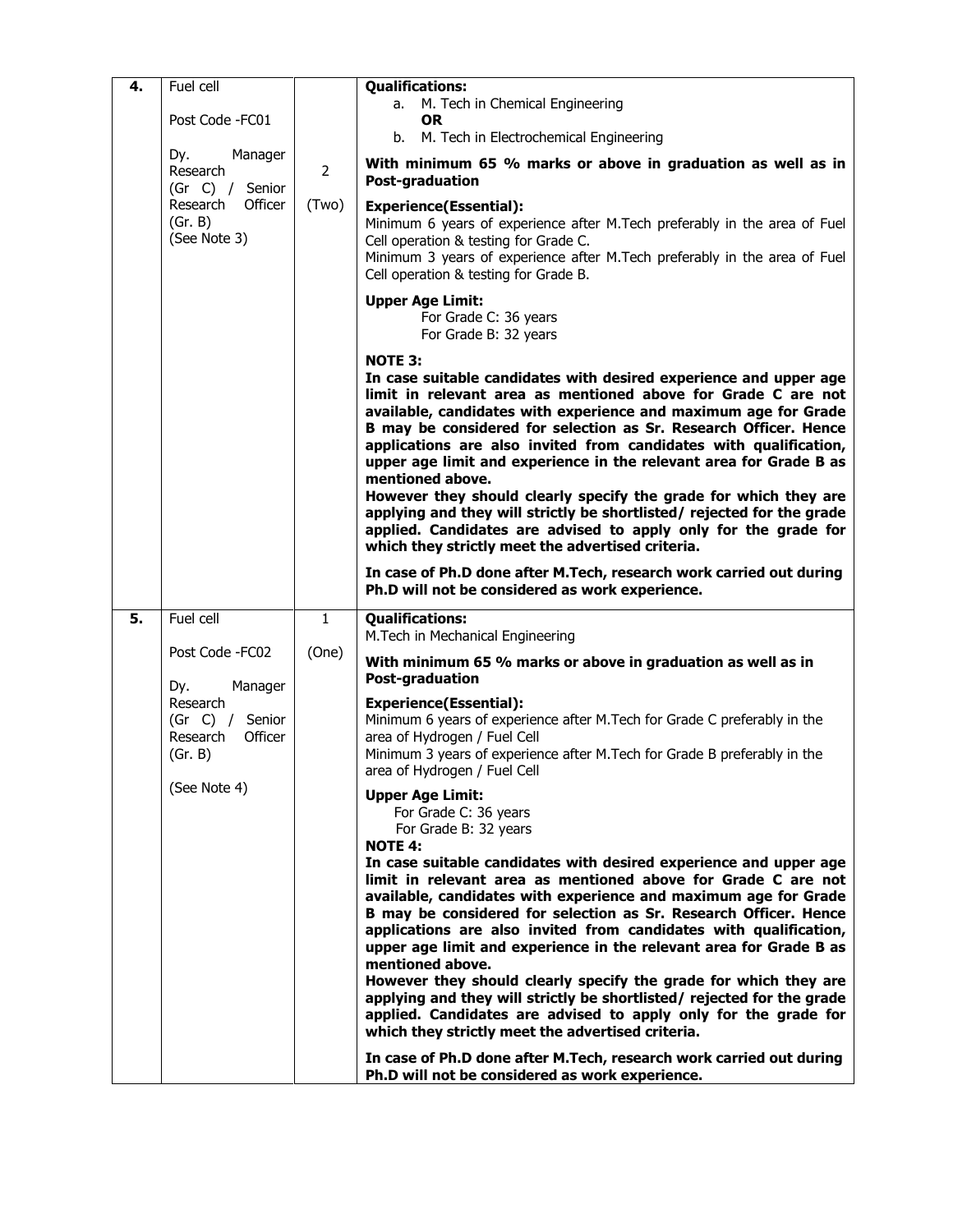| 6. | Petrochemicals &                                                               | $\overline{2}$        | <b>Qualifications:</b>                                                                                                                                                                                                                                                                                                                                                                                                                                                                                                                                                                                                                                                                                                                                                                                                                                                                                                                                                                                                   |  |  |  |  |
|----|--------------------------------------------------------------------------------|-----------------------|--------------------------------------------------------------------------------------------------------------------------------------------------------------------------------------------------------------------------------------------------------------------------------------------------------------------------------------------------------------------------------------------------------------------------------------------------------------------------------------------------------------------------------------------------------------------------------------------------------------------------------------------------------------------------------------------------------------------------------------------------------------------------------------------------------------------------------------------------------------------------------------------------------------------------------------------------------------------------------------------------------------------------|--|--|--|--|
|    | Polymers                                                                       |                       | Ph.D. in Chemistry (Organo-metallics)<br>а.<br><b>OR</b>                                                                                                                                                                                                                                                                                                                                                                                                                                                                                                                                                                                                                                                                                                                                                                                                                                                                                                                                                                 |  |  |  |  |
|    | Post Code - PP01                                                               | (Two)                 | b. Ph.D. in Polymer science (Organo-metallics and or Catalysts and or<br>Polymerization processes)                                                                                                                                                                                                                                                                                                                                                                                                                                                                                                                                                                                                                                                                                                                                                                                                                                                                                                                       |  |  |  |  |
|    | Research Officer<br>(Gr A)                                                     |                       | With minimum 65 % marks or above in graduation as well as in<br><b>Post-graduation</b>                                                                                                                                                                                                                                                                                                                                                                                                                                                                                                                                                                                                                                                                                                                                                                                                                                                                                                                                   |  |  |  |  |
|    |                                                                                |                       | <b>Experience(Preferred):</b><br>Candidates with the following experience will be preferred:<br>A. Synthesis of organometallic compounds<br>B. Handling of air and moisture sensitive chemicals/materials<br>C. Synthesis and characterization of Ziegler-Natta / metalllocene<br>catalysts<br>D. Polymerization / copolymerisation of ethylene, propylene and higher<br>olefins using Ziegler-Natta / metalllocene catalysts<br>E. Bench scale polymerization reactors / pilot plant                                                                                                                                                                                                                                                                                                                                                                                                                                                                                                                                    |  |  |  |  |
|    |                                                                                |                       | <b>Upper Age Limit: 32 years</b>                                                                                                                                                                                                                                                                                                                                                                                                                                                                                                                                                                                                                                                                                                                                                                                                                                                                                                                                                                                         |  |  |  |  |
|    |                                                                                |                       | In case of Ph.D, research work carried out during Ph.D will not be<br>considered as work experience.                                                                                                                                                                                                                                                                                                                                                                                                                                                                                                                                                                                                                                                                                                                                                                                                                                                                                                                     |  |  |  |  |
| 7. | Petrochemicals &<br>Polymers<br>Post Code - PP02<br>Research Officer<br>(Gr A) | $\mathbf{1}$<br>(One) | <b>Qualifications:</b><br>a. Ph.D. in Polymer Science/ Material Science<br><b>OR</b><br>M. Tech in Polymer/Plastic Engineering/Technology, with B.Tech/B.E<br>b.<br>degree, having minimum of 1-year industrial / R&D experience,<br>after completion of M.Tech degree. Teaching experience will not be<br>considered.<br><b>OR</b><br>c. M. Tech in Polymer/Plastic Engineering/Technology, with M.Sc., but<br>having minimum of 2-years industrial / R&D experience, after<br>completion of M.Tech degree. Teaching experience will not be<br>considered.<br>With minimum 65 % marks or above in graduation as well as in<br><b>Post-graduation</b><br><b>Experience(Preferred):</b><br>Candidate having worked in the areas of Physical/ Mechanical Testing and<br>Characterization of polyolefins in solid and melt state, post-reactor<br>modification, Polyolefin composites /blends etc, with hands on experience<br>shall be preferred.<br><b>Upper Age Limit:</b><br>For Ph.D: 32 years<br>For M.Tech: 28 years |  |  |  |  |
|    |                                                                                |                       | In case of Ph.D done after M.Tech, research work carried out during<br>Ph.D will not be considered as work experience.                                                                                                                                                                                                                                                                                                                                                                                                                                                                                                                                                                                                                                                                                                                                                                                                                                                                                                   |  |  |  |  |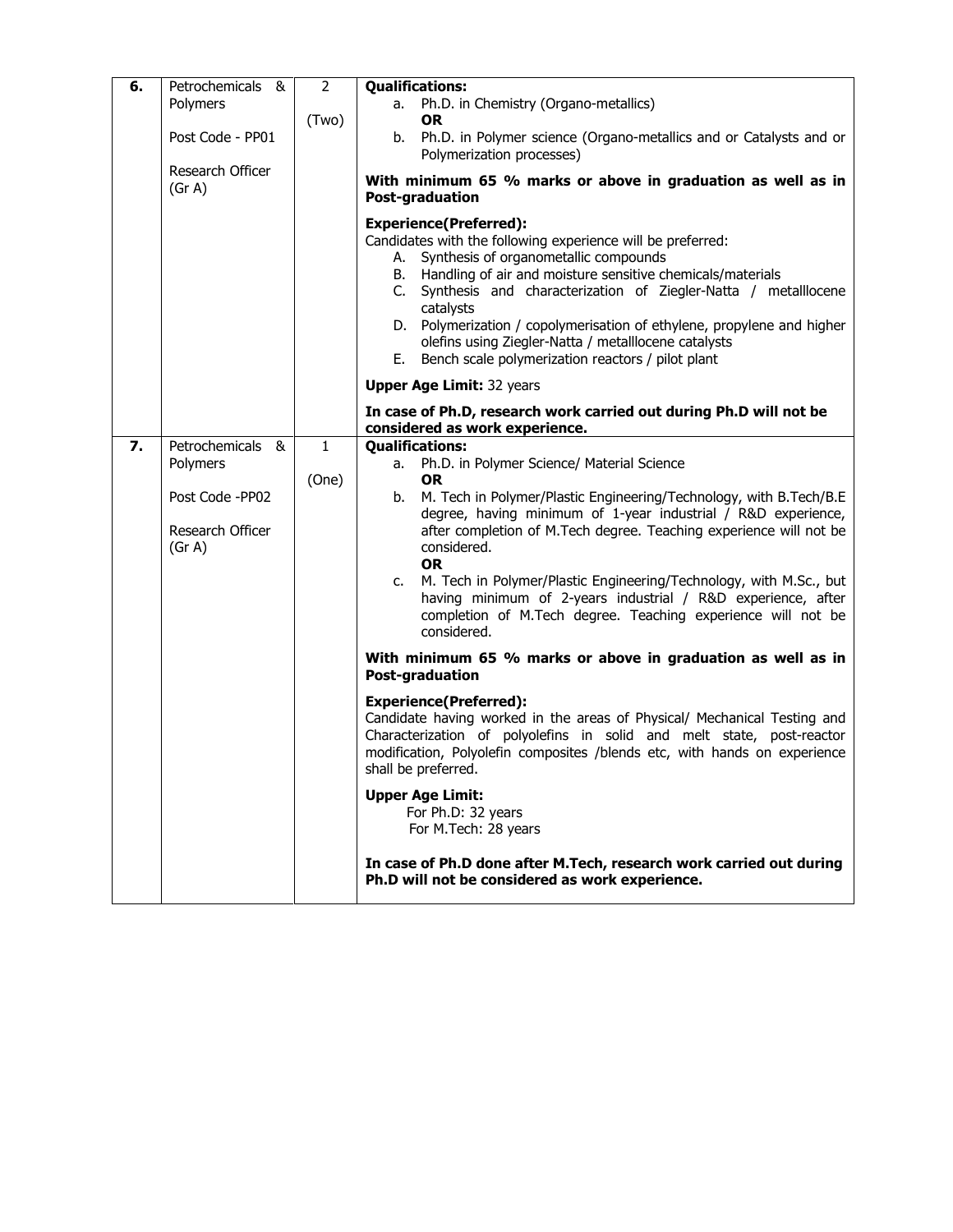| Post Code - SE01<br>(One)<br>0R<br>M. Tech in any branch of Engineering<br>b)<br>Dy.<br>Manager<br>With minimum 65 % marks or above in graduation as well as in<br>Research<br>Post-graduation<br>(Gr C) / Senior<br>Officer<br>Research<br><b>Experience (Essential):</b><br>(Gr. B)<br>For Ph.D<br>Minimum 5 years of experience in relevant area after Ph.D for Grade C<br>(See Note 5)<br>Minimum 2 years of experience in relevant area after Ph.D for Grade B<br>For M. Tech<br>Minimum 6 years of experience in relevant area after M.Tech for Grade C<br>Minimum 3 years of experience in relevant area after M. Tech for Grade B<br><b>Upper Age Limit:</b><br>Ph.D<br>M.Tech<br>Grade C:<br>40 years<br>36 years<br>36 years<br>Grade B:<br>32 years<br><b>Relevant Areas of Experience:</b><br>Experience should be in any one or more of the following areas of Solar<br>Energy:<br>A. Solar Laboratory establishment and operation of equipments such<br>as sun simulator, texturing mechanisms, etc.,<br>Solar module / cell characterization, testing & evaluation, processing<br>B.<br>& fabrication, knowledge of various relevant standards, knowledge<br>of electrochemistry, processing, fabrication & testing of batteries,<br>fuel cells & electrolyzers etc.<br>C. Solar PV system design, yield calculation, knowledge of inverters,<br>batteries, remote monitoring equipments etc. Proficiency in DPR and<br>writing specifications, BoMs statistical analysis, etc.<br>D. Solar thermal material research and solar thermal system<br>installation with knowledge of optical concentration, heat transfer,<br>thermal power plants, steam turbines, thermal storage etc.,<br>E. Solar hydrogen generation & utilization through both solar thermal<br>as well as solar PV route.<br>F. Solar (PV & thermal) product development.<br><b>NOTE 5:</b><br>In case suitable candidates with desired experience and upper age<br>limit in relevant area as mentioned above for Grade C are not<br>available, candidates with experience and maximum age for Grade<br>B may be considered for selection as Sr. Research Officer. Hence<br>applications are also invited from candidates with qualification,<br>upper age limit and experience in the relevant area for Grade B as<br>mentioned above.<br>However they should clearly specify the grade for which they are<br>applying and they will strictly be shortlisted/ rejected for the grade<br>applied. Candidates are advised to apply only for the grade for<br>which they strictly meet the advertised criteria.<br>In case of Ph.D done after M.Tech, research work carried out during<br>Ph.D will not be considered as work experience.<br>Gasification<br><b>Qualifications:</b><br>9.<br>$\mathbf{1}$<br>M.Tech in Mechanical Engineering<br>Post Code - GS01<br>(One)<br>With minimum 65 % marks or above in graduation as well as in<br><b>Post-graduation</b><br>Dy.<br>Manager<br>Research<br><b>Experience(Essential):</b><br>Minimum 6 years of experience in relevant area after M. Tech for Grade C<br>(Gr. C) / Senior<br>Minimum 3 years of experience in relevant area after M.Tech for Grade B<br>Research<br>Officer | 8. | Solar Energy | $\mathbf{1}$ | <b>Qualifications:</b><br>a) PhD in Science (Physics/ Electronics/ Chemistry) |  |  |  |  |  |
|-----------------------------------------------------------------------------------------------------------------------------------------------------------------------------------------------------------------------------------------------------------------------------------------------------------------------------------------------------------------------------------------------------------------------------------------------------------------------------------------------------------------------------------------------------------------------------------------------------------------------------------------------------------------------------------------------------------------------------------------------------------------------------------------------------------------------------------------------------------------------------------------------------------------------------------------------------------------------------------------------------------------------------------------------------------------------------------------------------------------------------------------------------------------------------------------------------------------------------------------------------------------------------------------------------------------------------------------------------------------------------------------------------------------------------------------------------------------------------------------------------------------------------------------------------------------------------------------------------------------------------------------------------------------------------------------------------------------------------------------------------------------------------------------------------------------------------------------------------------------------------------------------------------------------------------------------------------------------------------------------------------------------------------------------------------------------------------------------------------------------------------------------------------------------------------------------------------------------------------------------------------------------------------------------------------------------------------------------------------------------------------------------------------------------------------------------------------------------------------------------------------------------------------------------------------------------------------------------------------------------------------------------------------------------------------------------------------------------------------------------------------------------------------------------------------------------------------------------------------------------------------------------------------------------------------------------------------------------------------------------------------------------------------------------------------------------------------------------------------------------------------------------------------------------------------------------------------------------|----|--------------|--------------|-------------------------------------------------------------------------------|--|--|--|--|--|
|                                                                                                                                                                                                                                                                                                                                                                                                                                                                                                                                                                                                                                                                                                                                                                                                                                                                                                                                                                                                                                                                                                                                                                                                                                                                                                                                                                                                                                                                                                                                                                                                                                                                                                                                                                                                                                                                                                                                                                                                                                                                                                                                                                                                                                                                                                                                                                                                                                                                                                                                                                                                                                                                                                                                                                                                                                                                                                                                                                                                                                                                                                                                                                                                                       |    |              |              |                                                                               |  |  |  |  |  |
|                                                                                                                                                                                                                                                                                                                                                                                                                                                                                                                                                                                                                                                                                                                                                                                                                                                                                                                                                                                                                                                                                                                                                                                                                                                                                                                                                                                                                                                                                                                                                                                                                                                                                                                                                                                                                                                                                                                                                                                                                                                                                                                                                                                                                                                                                                                                                                                                                                                                                                                                                                                                                                                                                                                                                                                                                                                                                                                                                                                                                                                                                                                                                                                                                       |    |              |              |                                                                               |  |  |  |  |  |
|                                                                                                                                                                                                                                                                                                                                                                                                                                                                                                                                                                                                                                                                                                                                                                                                                                                                                                                                                                                                                                                                                                                                                                                                                                                                                                                                                                                                                                                                                                                                                                                                                                                                                                                                                                                                                                                                                                                                                                                                                                                                                                                                                                                                                                                                                                                                                                                                                                                                                                                                                                                                                                                                                                                                                                                                                                                                                                                                                                                                                                                                                                                                                                                                                       |    |              |              |                                                                               |  |  |  |  |  |
|                                                                                                                                                                                                                                                                                                                                                                                                                                                                                                                                                                                                                                                                                                                                                                                                                                                                                                                                                                                                                                                                                                                                                                                                                                                                                                                                                                                                                                                                                                                                                                                                                                                                                                                                                                                                                                                                                                                                                                                                                                                                                                                                                                                                                                                                                                                                                                                                                                                                                                                                                                                                                                                                                                                                                                                                                                                                                                                                                                                                                                                                                                                                                                                                                       |    |              |              |                                                                               |  |  |  |  |  |
|                                                                                                                                                                                                                                                                                                                                                                                                                                                                                                                                                                                                                                                                                                                                                                                                                                                                                                                                                                                                                                                                                                                                                                                                                                                                                                                                                                                                                                                                                                                                                                                                                                                                                                                                                                                                                                                                                                                                                                                                                                                                                                                                                                                                                                                                                                                                                                                                                                                                                                                                                                                                                                                                                                                                                                                                                                                                                                                                                                                                                                                                                                                                                                                                                       |    |              |              |                                                                               |  |  |  |  |  |
|                                                                                                                                                                                                                                                                                                                                                                                                                                                                                                                                                                                                                                                                                                                                                                                                                                                                                                                                                                                                                                                                                                                                                                                                                                                                                                                                                                                                                                                                                                                                                                                                                                                                                                                                                                                                                                                                                                                                                                                                                                                                                                                                                                                                                                                                                                                                                                                                                                                                                                                                                                                                                                                                                                                                                                                                                                                                                                                                                                                                                                                                                                                                                                                                                       |    |              |              |                                                                               |  |  |  |  |  |
|                                                                                                                                                                                                                                                                                                                                                                                                                                                                                                                                                                                                                                                                                                                                                                                                                                                                                                                                                                                                                                                                                                                                                                                                                                                                                                                                                                                                                                                                                                                                                                                                                                                                                                                                                                                                                                                                                                                                                                                                                                                                                                                                                                                                                                                                                                                                                                                                                                                                                                                                                                                                                                                                                                                                                                                                                                                                                                                                                                                                                                                                                                                                                                                                                       |    |              |              |                                                                               |  |  |  |  |  |
|                                                                                                                                                                                                                                                                                                                                                                                                                                                                                                                                                                                                                                                                                                                                                                                                                                                                                                                                                                                                                                                                                                                                                                                                                                                                                                                                                                                                                                                                                                                                                                                                                                                                                                                                                                                                                                                                                                                                                                                                                                                                                                                                                                                                                                                                                                                                                                                                                                                                                                                                                                                                                                                                                                                                                                                                                                                                                                                                                                                                                                                                                                                                                                                                                       |    |              |              |                                                                               |  |  |  |  |  |
|                                                                                                                                                                                                                                                                                                                                                                                                                                                                                                                                                                                                                                                                                                                                                                                                                                                                                                                                                                                                                                                                                                                                                                                                                                                                                                                                                                                                                                                                                                                                                                                                                                                                                                                                                                                                                                                                                                                                                                                                                                                                                                                                                                                                                                                                                                                                                                                                                                                                                                                                                                                                                                                                                                                                                                                                                                                                                                                                                                                                                                                                                                                                                                                                                       |    |              |              |                                                                               |  |  |  |  |  |
|                                                                                                                                                                                                                                                                                                                                                                                                                                                                                                                                                                                                                                                                                                                                                                                                                                                                                                                                                                                                                                                                                                                                                                                                                                                                                                                                                                                                                                                                                                                                                                                                                                                                                                                                                                                                                                                                                                                                                                                                                                                                                                                                                                                                                                                                                                                                                                                                                                                                                                                                                                                                                                                                                                                                                                                                                                                                                                                                                                                                                                                                                                                                                                                                                       |    |              |              |                                                                               |  |  |  |  |  |
|                                                                                                                                                                                                                                                                                                                                                                                                                                                                                                                                                                                                                                                                                                                                                                                                                                                                                                                                                                                                                                                                                                                                                                                                                                                                                                                                                                                                                                                                                                                                                                                                                                                                                                                                                                                                                                                                                                                                                                                                                                                                                                                                                                                                                                                                                                                                                                                                                                                                                                                                                                                                                                                                                                                                                                                                                                                                                                                                                                                                                                                                                                                                                                                                                       |    |              |              |                                                                               |  |  |  |  |  |
|                                                                                                                                                                                                                                                                                                                                                                                                                                                                                                                                                                                                                                                                                                                                                                                                                                                                                                                                                                                                                                                                                                                                                                                                                                                                                                                                                                                                                                                                                                                                                                                                                                                                                                                                                                                                                                                                                                                                                                                                                                                                                                                                                                                                                                                                                                                                                                                                                                                                                                                                                                                                                                                                                                                                                                                                                                                                                                                                                                                                                                                                                                                                                                                                                       |    |              |              |                                                                               |  |  |  |  |  |
|                                                                                                                                                                                                                                                                                                                                                                                                                                                                                                                                                                                                                                                                                                                                                                                                                                                                                                                                                                                                                                                                                                                                                                                                                                                                                                                                                                                                                                                                                                                                                                                                                                                                                                                                                                                                                                                                                                                                                                                                                                                                                                                                                                                                                                                                                                                                                                                                                                                                                                                                                                                                                                                                                                                                                                                                                                                                                                                                                                                                                                                                                                                                                                                                                       |    |              |              |                                                                               |  |  |  |  |  |
|                                                                                                                                                                                                                                                                                                                                                                                                                                                                                                                                                                                                                                                                                                                                                                                                                                                                                                                                                                                                                                                                                                                                                                                                                                                                                                                                                                                                                                                                                                                                                                                                                                                                                                                                                                                                                                                                                                                                                                                                                                                                                                                                                                                                                                                                                                                                                                                                                                                                                                                                                                                                                                                                                                                                                                                                                                                                                                                                                                                                                                                                                                                                                                                                                       |    |              |              |                                                                               |  |  |  |  |  |
|                                                                                                                                                                                                                                                                                                                                                                                                                                                                                                                                                                                                                                                                                                                                                                                                                                                                                                                                                                                                                                                                                                                                                                                                                                                                                                                                                                                                                                                                                                                                                                                                                                                                                                                                                                                                                                                                                                                                                                                                                                                                                                                                                                                                                                                                                                                                                                                                                                                                                                                                                                                                                                                                                                                                                                                                                                                                                                                                                                                                                                                                                                                                                                                                                       |    |              |              |                                                                               |  |  |  |  |  |
|                                                                                                                                                                                                                                                                                                                                                                                                                                                                                                                                                                                                                                                                                                                                                                                                                                                                                                                                                                                                                                                                                                                                                                                                                                                                                                                                                                                                                                                                                                                                                                                                                                                                                                                                                                                                                                                                                                                                                                                                                                                                                                                                                                                                                                                                                                                                                                                                                                                                                                                                                                                                                                                                                                                                                                                                                                                                                                                                                                                                                                                                                                                                                                                                                       |    |              |              |                                                                               |  |  |  |  |  |
|                                                                                                                                                                                                                                                                                                                                                                                                                                                                                                                                                                                                                                                                                                                                                                                                                                                                                                                                                                                                                                                                                                                                                                                                                                                                                                                                                                                                                                                                                                                                                                                                                                                                                                                                                                                                                                                                                                                                                                                                                                                                                                                                                                                                                                                                                                                                                                                                                                                                                                                                                                                                                                                                                                                                                                                                                                                                                                                                                                                                                                                                                                                                                                                                                       |    |              |              |                                                                               |  |  |  |  |  |
|                                                                                                                                                                                                                                                                                                                                                                                                                                                                                                                                                                                                                                                                                                                                                                                                                                                                                                                                                                                                                                                                                                                                                                                                                                                                                                                                                                                                                                                                                                                                                                                                                                                                                                                                                                                                                                                                                                                                                                                                                                                                                                                                                                                                                                                                                                                                                                                                                                                                                                                                                                                                                                                                                                                                                                                                                                                                                                                                                                                                                                                                                                                                                                                                                       |    |              |              |                                                                               |  |  |  |  |  |
|                                                                                                                                                                                                                                                                                                                                                                                                                                                                                                                                                                                                                                                                                                                                                                                                                                                                                                                                                                                                                                                                                                                                                                                                                                                                                                                                                                                                                                                                                                                                                                                                                                                                                                                                                                                                                                                                                                                                                                                                                                                                                                                                                                                                                                                                                                                                                                                                                                                                                                                                                                                                                                                                                                                                                                                                                                                                                                                                                                                                                                                                                                                                                                                                                       |    |              |              |                                                                               |  |  |  |  |  |
|                                                                                                                                                                                                                                                                                                                                                                                                                                                                                                                                                                                                                                                                                                                                                                                                                                                                                                                                                                                                                                                                                                                                                                                                                                                                                                                                                                                                                                                                                                                                                                                                                                                                                                                                                                                                                                                                                                                                                                                                                                                                                                                                                                                                                                                                                                                                                                                                                                                                                                                                                                                                                                                                                                                                                                                                                                                                                                                                                                                                                                                                                                                                                                                                                       |    |              |              |                                                                               |  |  |  |  |  |
|                                                                                                                                                                                                                                                                                                                                                                                                                                                                                                                                                                                                                                                                                                                                                                                                                                                                                                                                                                                                                                                                                                                                                                                                                                                                                                                                                                                                                                                                                                                                                                                                                                                                                                                                                                                                                                                                                                                                                                                                                                                                                                                                                                                                                                                                                                                                                                                                                                                                                                                                                                                                                                                                                                                                                                                                                                                                                                                                                                                                                                                                                                                                                                                                                       |    |              |              |                                                                               |  |  |  |  |  |
|                                                                                                                                                                                                                                                                                                                                                                                                                                                                                                                                                                                                                                                                                                                                                                                                                                                                                                                                                                                                                                                                                                                                                                                                                                                                                                                                                                                                                                                                                                                                                                                                                                                                                                                                                                                                                                                                                                                                                                                                                                                                                                                                                                                                                                                                                                                                                                                                                                                                                                                                                                                                                                                                                                                                                                                                                                                                                                                                                                                                                                                                                                                                                                                                                       |    |              |              |                                                                               |  |  |  |  |  |
|                                                                                                                                                                                                                                                                                                                                                                                                                                                                                                                                                                                                                                                                                                                                                                                                                                                                                                                                                                                                                                                                                                                                                                                                                                                                                                                                                                                                                                                                                                                                                                                                                                                                                                                                                                                                                                                                                                                                                                                                                                                                                                                                                                                                                                                                                                                                                                                                                                                                                                                                                                                                                                                                                                                                                                                                                                                                                                                                                                                                                                                                                                                                                                                                                       |    |              |              |                                                                               |  |  |  |  |  |
|                                                                                                                                                                                                                                                                                                                                                                                                                                                                                                                                                                                                                                                                                                                                                                                                                                                                                                                                                                                                                                                                                                                                                                                                                                                                                                                                                                                                                                                                                                                                                                                                                                                                                                                                                                                                                                                                                                                                                                                                                                                                                                                                                                                                                                                                                                                                                                                                                                                                                                                                                                                                                                                                                                                                                                                                                                                                                                                                                                                                                                                                                                                                                                                                                       |    |              |              |                                                                               |  |  |  |  |  |
|                                                                                                                                                                                                                                                                                                                                                                                                                                                                                                                                                                                                                                                                                                                                                                                                                                                                                                                                                                                                                                                                                                                                                                                                                                                                                                                                                                                                                                                                                                                                                                                                                                                                                                                                                                                                                                                                                                                                                                                                                                                                                                                                                                                                                                                                                                                                                                                                                                                                                                                                                                                                                                                                                                                                                                                                                                                                                                                                                                                                                                                                                                                                                                                                                       |    |              |              |                                                                               |  |  |  |  |  |
|                                                                                                                                                                                                                                                                                                                                                                                                                                                                                                                                                                                                                                                                                                                                                                                                                                                                                                                                                                                                                                                                                                                                                                                                                                                                                                                                                                                                                                                                                                                                                                                                                                                                                                                                                                                                                                                                                                                                                                                                                                                                                                                                                                                                                                                                                                                                                                                                                                                                                                                                                                                                                                                                                                                                                                                                                                                                                                                                                                                                                                                                                                                                                                                                                       |    |              |              |                                                                               |  |  |  |  |  |
|                                                                                                                                                                                                                                                                                                                                                                                                                                                                                                                                                                                                                                                                                                                                                                                                                                                                                                                                                                                                                                                                                                                                                                                                                                                                                                                                                                                                                                                                                                                                                                                                                                                                                                                                                                                                                                                                                                                                                                                                                                                                                                                                                                                                                                                                                                                                                                                                                                                                                                                                                                                                                                                                                                                                                                                                                                                                                                                                                                                                                                                                                                                                                                                                                       |    | (Gr. B)      |              | <b>Upper Age Limit:</b>                                                       |  |  |  |  |  |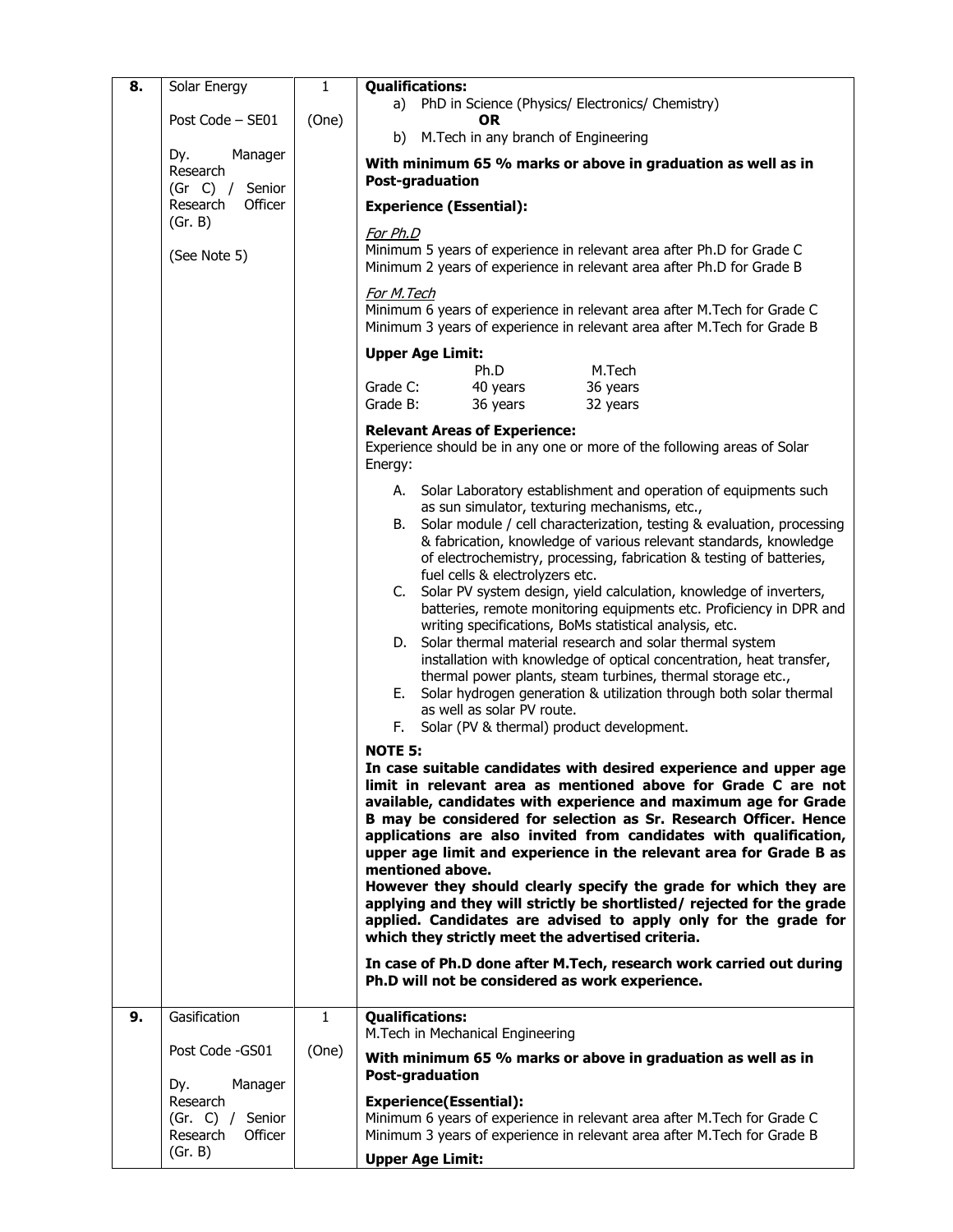|     | (See Note 6)                                                                                                                       |                       | For Grade C: 36 years<br>For Grade B: 32 years<br><b>Relevant Areas of Experience:</b><br>Experience should be in any one or more of the following areas of<br>Gasification:<br>A. CFD<br>B. Modeling<br>C. design experience<br>The above experience should preferably be in combustion/ gasification                                                                                                                                                                                                                                                                                                                                                                                                                                                                                                                                                                                                                                                                                                                                                                                                                                    |
|-----|------------------------------------------------------------------------------------------------------------------------------------|-----------------------|-------------------------------------------------------------------------------------------------------------------------------------------------------------------------------------------------------------------------------------------------------------------------------------------------------------------------------------------------------------------------------------------------------------------------------------------------------------------------------------------------------------------------------------------------------------------------------------------------------------------------------------------------------------------------------------------------------------------------------------------------------------------------------------------------------------------------------------------------------------------------------------------------------------------------------------------------------------------------------------------------------------------------------------------------------------------------------------------------------------------------------------------|
|     |                                                                                                                                    |                       | <b>NOTE 6:</b><br>In case suitable candidates with desired experience and upper age<br>limit in relevant area as mentioned above for Grade C are not<br>available, candidates with experience and maximum age for Grade<br>B may be considered for selection as Sr. Research Officer. Hence<br>applications are also invited from candidates with qualification,<br>upper age limit and experience in the relevant area for Grade B as<br>mentioned above.<br>However they should clearly specify the grade for which they are<br>applying and they will strictly be shortlisted/ rejected for the grade<br>applied. Candidates are advised to apply only for the grade for<br>which they strictly meet the advertised criteria.                                                                                                                                                                                                                                                                                                                                                                                                          |
|     |                                                                                                                                    |                       | In case of Ph.D done after M.Tech, research work carried out during<br>Ph.D will not be considered as work experience.                                                                                                                                                                                                                                                                                                                                                                                                                                                                                                                                                                                                                                                                                                                                                                                                                                                                                                                                                                                                                    |
| 10. | Gasification<br>Post Code -GS02<br>Dy.<br>Manager<br>Research<br>(Gr C) / Senior<br>Officer<br>Research<br>(Gr. B)<br>(See Note 7) | $\mathbf{1}$<br>(One) | <b>Qualifications:</b><br>M.Tech in Chemical Engineering<br>With minimum 65 % marks or above in graduation as well as in<br>Post-graduation<br><b>Experience(Essential):</b><br>Minimum 6 years of experience in relevant area after M.Tech for Grade C<br>preferably in the area of Gasification/ Combustion<br>Minimum 3 years of experience in relevant area after M. Tech for Grade B<br>preferably in the area of Gasification/ Combustion<br><b>Upper Age Limit:</b><br>For Grade C: 36 years<br>For Grade B: 32 years<br><b>NOTE 7:</b><br>In case suitable candidates with desired experience and upper age<br>limit in relevant area as mentioned above for Grade C are not<br>available, candidates with experience and maximum age for Grade<br>B may be considered for selection as Sr. Research Officer. Hence<br>applications are also invited from candidates with qualification,<br>upper age limit and experience in the relevant area for Grade B as<br>mentioned above.<br>However they should clearly specify the grade for which they are<br>applying and they will strictly be shortlisted / rejected for the grade |
|     |                                                                                                                                    |                       | applied. Candidates are advised to apply only for the grade for<br>which they strictly meet the advertised criteria.<br>In case of Ph.D done after M.Tech, research work carried out during<br>Ph.D will not be considered as work experience.                                                                                                                                                                                                                                                                                                                                                                                                                                                                                                                                                                                                                                                                                                                                                                                                                                                                                            |

Qualification should only be obtained only through full time regular course. Qualifications obtained through distance / Part time will not be considered.

## Physical Fitness:

Desirous candidates seeking employment with IndianOil need to be medically fit as per IndianOil's preemployment medical standard. Candidates are advised to go through the 'Guidelines and Criteria for Physical Fitness for Pre-employment medical Examination' before they commence the application process. The guidelines are available in the following link:

http://www.iocl.com/PeopleCareers/Pre-employment\_Guiding\_Principles11th\_mar\_2011.pdf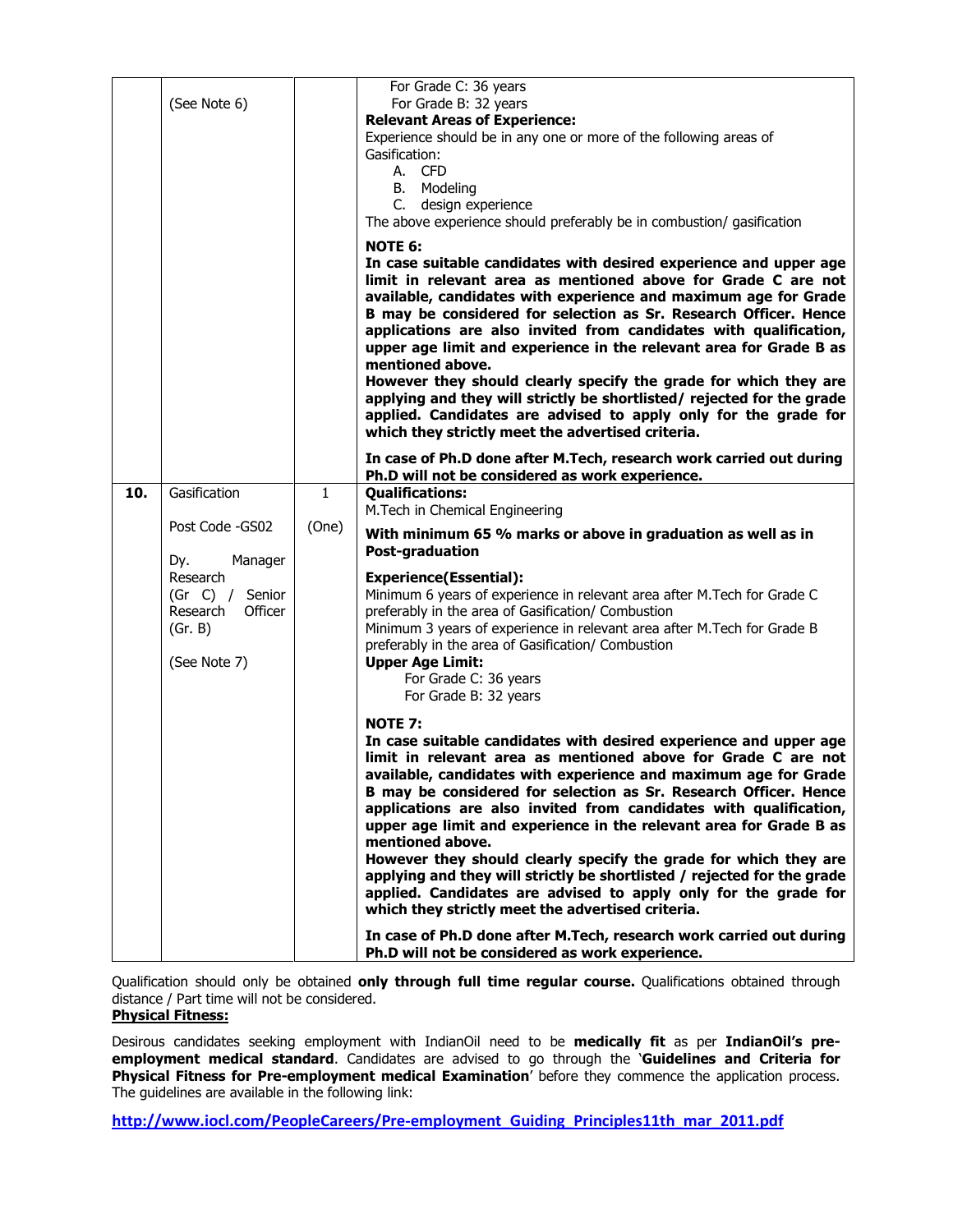# Selection Methodology:

Depending on number of candidates fulfilling all criteria as mentioned above for the post (based on the scrutiny of the application), candidates will undergo a one-tier/ two-tier selection process for selection to the post. The two tier process may comprise of either a written test or preliminary personal interview (again depending on the number of eligible candidates for the post) followed by a final personal interview. The personal interview / interaction will assess the technical, research Knowledge/ experience/ aptitude and behavioral competencies of the candidates. The final selection/Offer of appointment will be based on the candidates performance in Personal interview, being declared as medically fit by IOCL designated Physician, availability of vacancies in various positions advertised, and subject to fulfillment of other eligibility criteria with respect to academic qualification, work experience, age, NOC (from present employer, in case of candidates working in govt./quasi-govt./PSU), relieving letter as may be applicable.

# Emolument & Placements:

Selected applicants will be placed in the pay scale mentioned below. Besides Basic pay, the applicant will be entitled for Industrial pattern of DA, perquisites & allowances as admissible in the grade, Performance Related Pay, HRA, Medical coverage, Gratuity, Provident Fund, Group Personal Accident Insurance, House Building Advance, Conveyance advance, etc. as per Rules.

Coverage under the contributory pension superannuation benefit fund scheme and Post retirement medical benefit facility shall be subject to meeting the eligibility criteria as laid down by Department of Public Enterprises (DPE), Govt. of India in this regard.

| S.No | <b>Position</b>        | <b>Salary Grade</b> | <b>Salary Scale (in Rs.)</b> |
|------|------------------------|---------------------|------------------------------|
|      | Chief Research Manager |                     | 51,300-73,000*               |
|      | Sr. Research Manager   |                     | 43,200-66,000*               |
| 3    | Dy. Manager            |                     | 32,900-58,000*               |
| 4    | Sr. Research Officer   | B                   | 29,100-54,500*               |
| 5    | Research Officer       |                     | 24,900-50,500*               |

## Current pay scale is given below:

\*- Candidate selected for respective positions will be placed in salary scale stated above.

### Concessions/Relaxations:

- Reservation of posts for SC/ST/OBC (Non-Creamy Layer) / PH (degree of disability 40% or above) as per Govt. Directives.
- Reservation of Ex-servicemen shall be applicable as per Govt. Directives.
- Age relaxation by 5 years for SC/ST, 3 years for OBC applicants and 10 years for PH applicants.
- Age relaxation by 5 years for applicants domiciled in Jammu & Kashmir between 1.1.1980 and 31.12.1989.
- Exemption from payment of application fee for SC/ST/ PH applicants.

## General Instructions:

- 1) Only Indian Nationals need to apply. Those applicants who are presently residing outside India must submit valid proof of their being an Indian Citizen – such as copy of valid Indian Passport.
- 2) Only Post-Qualification Experience will be considered for the purpose of calculation of period of work experience.
- 3) In case of Ph.D candidates, experience will be counted from the date of successful defense of your Ph.D dissertation / thesis. It is **mandatory** for candidates possessing Ph.D qualification to mention the **date of** successful defense of Ph.D in their application. In case of M.Tech candidates, experience will be counted from the date of successful completion of your M.Tech degree.
- 4) The percentage of marks should be calculated after taking into account marks obtained in each subject studied in all semesters/ years including those of language or subsidiary papers.
- 5) Candidates with higher qualifications, publications/ patents to credit at international levels, notable achievements at work, work experience in national/international laboratory may also apply.
- 6) Applicants must have consistent good academic record. Applicants having published work in national/international journals of repute should submit details with application.
- 7) Wherever CGPA/OGPA/DGPA or letter grade in a degree is awarded, its equivalent percentage of marks must be indicated in the application as per norm adopted by the University/Institute.
- 8) Applicants presently employed in Govt. Deptt / PSUs / Autonomous Bodies must apply through proper channel. They may submit an advance copy of the application before the last date of application however the application through proper channel must be received within one month of the last date of receipt of application failing which their candidature is liable to be rejected.
- 9) Applicants belonging to OBC category but coming in Creamy Layer will not be entitled to the benefit of reservation and should apply as general category candidate.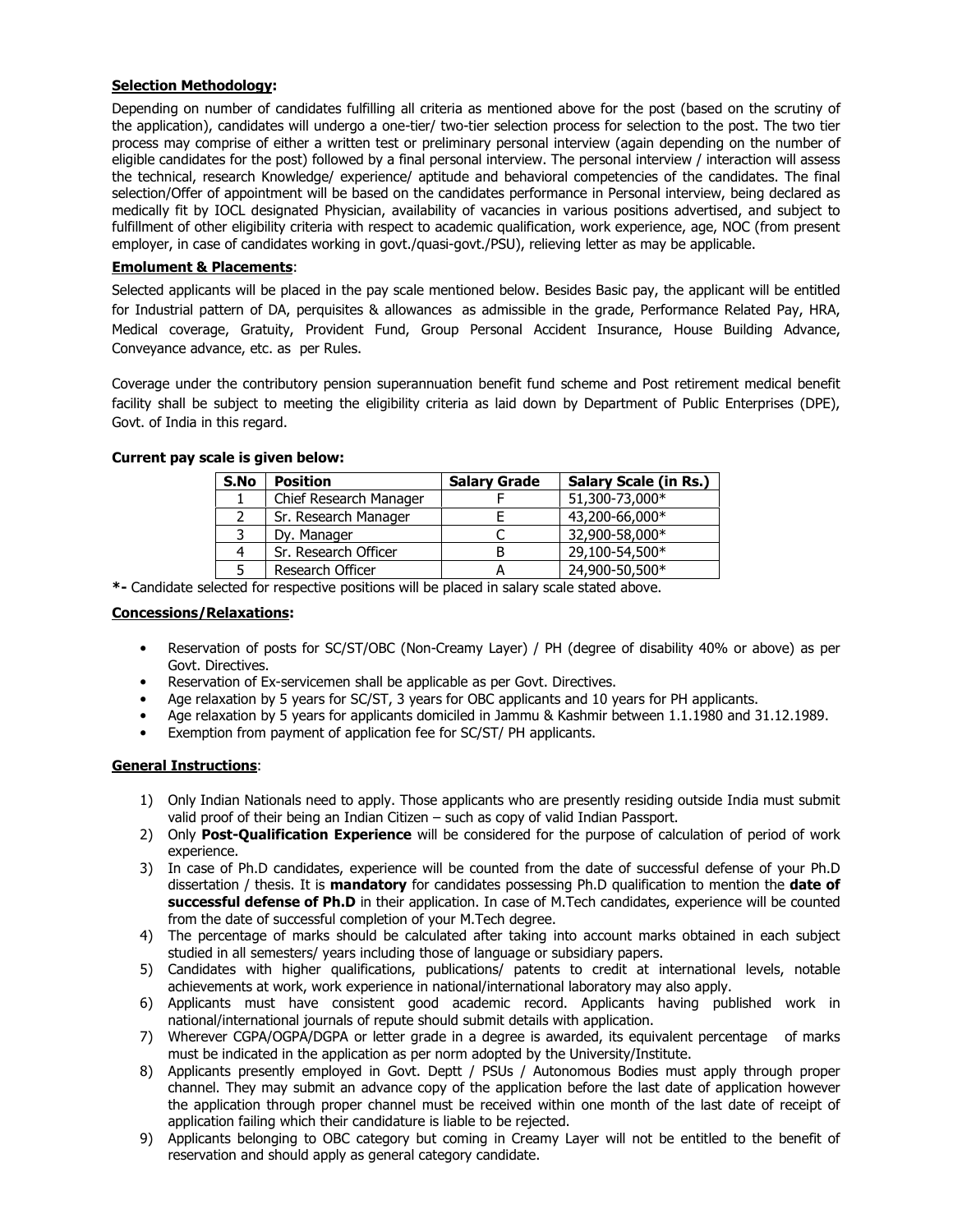- 10) Minimum percentage of marks in the qualifying examination prescribed above is relaxed to 55% for SC/ST/PH category applicants.
- 11) Incomplete applications not supported by attested copies of relevant documents in support of age, qualifications (Mark sheet/degrees), experience and caste certificate (in case of SC/ST/OBC/PH), not fulfilling the eligibility criteria or those received after the last date of receipt of applications shall not be considered and treated as "Rejected".
- 12) In case any certificate/ testimonial has been issued in any other language other than English/ Hindi, the candidate must submit a self-certified translation copy of the same either in English or Hindi.
- 13) The age & experience for the above posts shall be reckoned as on 31/10/2013.
- 14) General and OBC applicants are required to send a NON-REFUNDABLE crossed Demand Draft for Rs. 300/- (Rupees three hundred only) as application fee drawn on State Bank of India, Faridabad (Code 10449) in favor of INDIAN OIL CORPORATION LTD., R&D CENTRE payable at Faridabad. SC/ST/ PH applicants are exempted from payment of application fee. Write name and address on the reverse of Demand Draft. MO / IPO or any other mode of payment or DD drawn on banks other than SBI will not be accepted.
- 15) Outstation applicants called for interview will be reimbursed 2 tier AC Rail fare or actual Bus fare by the shortest route, provided the distance travelled is not less than 160 km on production of actual rail/Bus ticket from mailing address/place of present posting.
- 16) In case of candidates coming from overseas, reimbursement of fare will be limited to 2 tier AC Rail fare or actual Bus fare by the shortest route for inland travel from port of arrival.
- 17) Write name of the post at the top left hand corner of the envelope.
- 18) The decision of the management in all matters relating to eligibility, acceptance or rejection of the application, mode of selection will be final and Management will not entertain any enquiry or correspondence in this regard.
- 19) IOCL reserves the right to not fill any of the above posts advertised at any stage of the selection process.
- 20) Canvassing of any kind shall disqualify the candidate.
- 21) Please mention correct and active email-id/ contact number for various communications. Candidates must have an active email-id which must remain active for at least next one year. All communications with the candidates will take place through email only.

 The vacancies and reservation indicated above is tentative and may increase or decrease in the relevant categories at the absolute discretion of management and in compliance with Presidential Directives on reservation at the time of appointment.

#### LAST DATE OF RECEIPT OF APPLICATIONS: 20.12.2013

How to apply: Only those applicants who fulfill the eligibility criteria should submit typed/computer printed applications strictly in the prescribed format (attached) to Chief Manager (HRD&Trg), Indian Oil Corporation Limited, Research and Development Centre, Sector 13, Faridabad-121007 (Haryana) only by ordinary post so as to reach latest by 20.12.2013.

The prescribed format for sending the application can be downloaded by clicking on the following link:

[Download Application Form](http://www.iocl.com/download/Opportunities_in_IndianOil_R_and_D_Centre_Application_Form.pdf)

Contact Person: Shri Pritish Vats Employee Relations Officer IOCL R&D Centre, Tel: 0129-2225691

Applications which are received incomplete and or are without attachments / wrong particulars and those who do not meet the prescribed eligibility criteria as per advertisement or received after the due date will entail rejection and the application money will not be refunded.

While applying for a post in response to this advertisement, candidates must ensure that they fulfill the eligibility criteria and other norms for the said post and must ensure that all particulars filled by them in the application format are correct and complete in all respects. In case it is detected at any stage of the recruitment process that a candidate does not fulfill the eligibility criteria or has submitted false information or has suppressed any material fact(s) his / her candidature will automatically stand cancelled. If any of the above shortcomings are detected even after appointment, his / her services are liable to be terminated without any notice.

Court of jurisdiction for any dispute with reference to this recruitment advertisement will be at Faridabad, Haryana.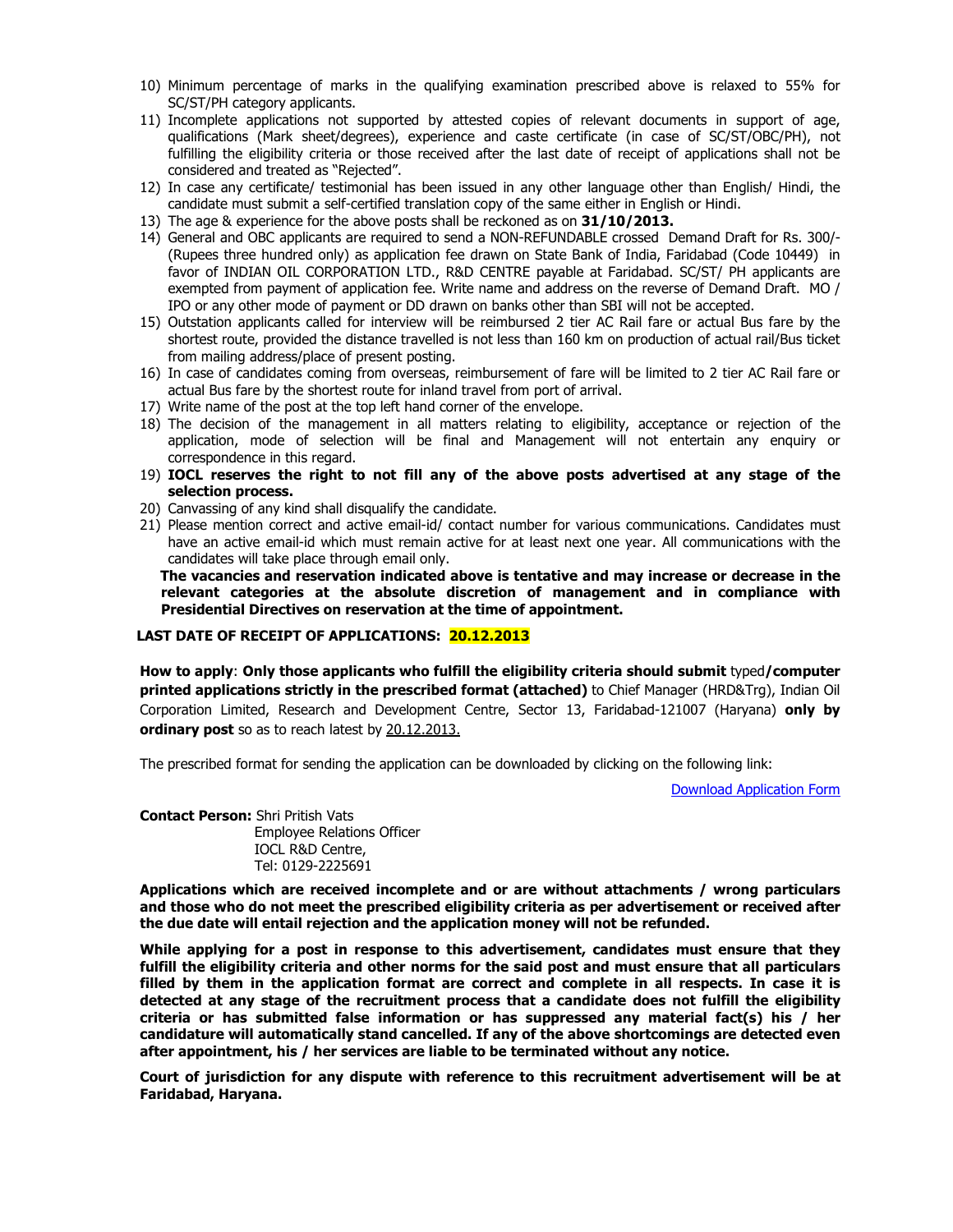| इंडियनऑयल                              |
|----------------------------------------|
| <b>IndianOil</b>                       |
|                                        |
| <b>APPLICATION FORM</b>                |
| (TO BE FULLY TYPED IN CAPITAL LETTERS) |

| 1. Advt. No.: $R&D/92$     |                                                                                                      |                       |                              |                    |                   |                                                                            |  |  |
|----------------------------|------------------------------------------------------------------------------------------------------|-----------------------|------------------------------|--------------------|-------------------|----------------------------------------------------------------------------|--|--|
|                            | 2. Post applied for:<br>2. (a) Post Code:                                                            |                       |                              |                    |                   |                                                                            |  |  |
|                            |                                                                                                      |                       |                              |                    |                   |                                                                            |  |  |
|                            |                                                                                                      |                       |                              |                    |                   |                                                                            |  |  |
|                            |                                                                                                      |                       |                              |                    |                   |                                                                            |  |  |
|                            |                                                                                                      |                       |                              |                    |                   |                                                                            |  |  |
|                            |                                                                                                      |                       |                              |                    |                   |                                                                            |  |  |
|                            | 9. Category (SC/ST/OBC/PH (if PH, indicate degree of disability): __________________________________ |                       |                              |                    |                   |                                                                            |  |  |
|                            |                                                                                                      |                       |                              |                    |                   |                                                                            |  |  |
|                            |                                                                                                      |                       |                              |                    |                   |                                                                            |  |  |
|                            |                                                                                                      |                       |                              |                    |                   |                                                                            |  |  |
|                            |                                                                                                      |                       |                              |                    |                   |                                                                            |  |  |
|                            | 12. Qualification (Secondary School onwards):                                                        |                       |                              |                    |                   |                                                                            |  |  |
| Name of<br>Exam.<br>Passed | Name of<br>Institute/University                                                                      | Duration of<br>Course | Full Time/<br>Correspondence | Date of<br>Passing | Major<br>Subjects | # Percentage of<br>marks obtained<br>(cumulative of all<br>semester/years) |  |  |
|                            |                                                                                                      |                       |                              |                    |                   |                                                                            |  |  |
|                            |                                                                                                      |                       |                              |                    |                   |                                                                            |  |  |
|                            |                                                                                                      |                       |                              |                    |                   |                                                                            |  |  |
|                            |                                                                                                      |                       |                              |                    |                   |                                                                            |  |  |
|                            |                                                                                                      |                       |                              |                    |                   |                                                                            |  |  |
|                            |                                                                                                      |                       |                              |                    |                   |                                                                            |  |  |
|                            |                                                                                                      |                       |                              |                    |                   |                                                                            |  |  |
|                            |                                                                                                      |                       |                              |                    |                   |                                                                            |  |  |

# in case of CGPA/OGPA or Grade, mention equivalent percentage of marks as per University / Institute norms. Percentage of marks not to be rounded off.

13. Date of Successful defense of Ph.D (Mandatory for candidates with Ph.D): \_\_\_\_\_\_\_\_\_\_\_\_\_\_\_\_\_\_\_\_\_\_\_\_\_\_\_\_\_\_\_\_\_

14. Date of completion of M.Tech degree (Mandatory for candidates with M.Tech): \_\_\_\_\_\_\_\_\_\_\_\_\_\_\_\_\_\_\_\_\_\_\_\_\_\_\_\_\_\_